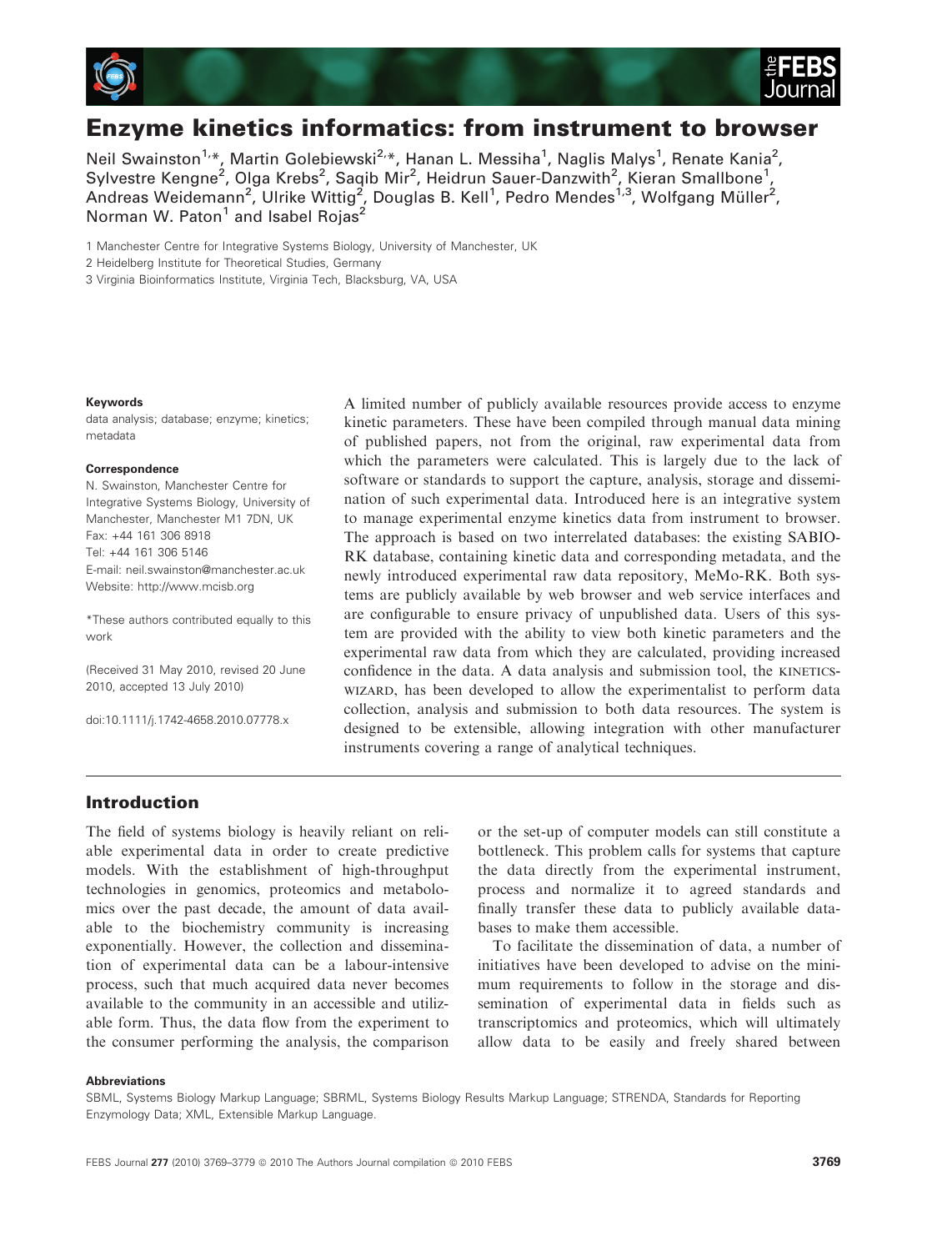laboratories worldwide [1–3]. The enzyme kinetics community is active in this area with the development of both standardized experimental operating procedures [4] and recommendations on data storage in the form of the Standards for Reporting Enzymology Data (STRENDA, http://www.strenda.org) [5] guidelines.

There exist several publicly available databases containing enzyme kinetics data that adhere to these recommendations, with BRENDA [6], a database for enzyme functional data, and the biochemical reaction kinetics database, SABIO-RK [7], as the two most comprehensive and most used examples. The data gathered in these resources were typically manually extracted from the biochemical literature and entered into the databases by hand, a labour-intensive and time-consuming process. To support this manual work SABIO-RK offers a tailored input interface [8], which allows users to manually enter kinetic data and corresponding metadata, utilizing standardized terms in the form of controlled vocabularies and references to external resources. BRENDA recently also introduced the support of kinetic parameter submission. These input interfaces could in principle assist experimenters in submitting their kinetic data to the databases. However, entering each dataset manually can be a tedious and error-prone process and is unlikely to be accepted as standard practice by the scientific community. To date there has been no support for automated submission of kinetic data or for storage of the original raw experimental data from which these constants were calculated.

We here introduce an automated system to support the whole workflow of deriving kinetic data from the laboratory instrument and make it accessible in the web. The task of managing enzyme kinetics data involves four steps: data capture, analysis, submission and querying/visualization. The first three tasks have been integrated in a unified tool, the KINETICSWIZARD. Data querying and visualization are provided by web browser interfaces for manual access and web services for automated access to both the newly developed MeMo-RK and the existing SABIO-RK databases.

The KINETICSWIZARD, introduced here, provides a unified interface for capturing and fitting raw kinetics time series data along with sufficient metadata to allow these data to be queried, such as detailed and unambiguous descriptions of the reactions studied, their reactants and modifiers, and experimental conditions. Data can then be automatically submitted to the relevant data repositories. By collecting this in a principled manner, the intention is that any data collected and submitted to the repositories will be complete, consistent and adhere to defined standards, such as the STRENDA recommendations.

Although much of this work has been developed in the context of systems biology, the tools described are sufficiently generic to be used in other fields, such as molecular enzymology and drug discovery.

# **Results**

### Data capture, analysis and submission

### KINETICSWIZARD data capture

The key to ensuring that resources storing enzyme kinetics data can be usefully employed in a systems biology environment is in the richness and accuracy of the metadata associated with the kinetic constants. Specifically, for instance, we need to know the experimental conditions under which in vitro assays were performed, such as pH, temperature and buffer. Additionally, the components of the assay, such as enzyme variants, substrates, products and modifying molecules, must be unambiguously defined.

Designed to be used by experimentalists rather than bioinformaticians, the KINETICSWIZARD is intended to hide much of the more technical aspects of data management from the user and present an intuitive, user-friendly interface from which this necessary metadata can be obtained. The KINETICSWIZARD can be launched automatically from the instrument software, allowing data to be captured, analysed and submitted to databases immediately upon acquisition. The KINETICSWIZARD has been developed initially to integrate with a BMG Labtech NOVOstar instrument (Offenburg, Germany). A generic version, which reads experimental data from a spreadsheet, along with an example of experimental data in this spreadsheet format, is also available (http://www.mcisb.org/resources/kinetics/). The system has been designed in a modular manner to allow the support of different instruments and experimental techniques (see Fig. 1).

In a typical experimental set-up, the user runs several time series assays, in which a reactant concentration is varied. The wizard allows the user to specify these varying reactant concentrations, which are then associated with the experimental data, and used in the subsequent fitting step to calculate kinetic parameters. A number of assays can be 'grouped' together, supporting experimental set-ups in which numerous reactions are assayed on a single plate.

To provide this functionality, the tool draws heavily on the use of existing data resources that are relevant to the task, and queries these resources via web service interfaces where possible. Exploiting existing data resources has the advantages of greatly reducing the volume of metadata that the experimentalist must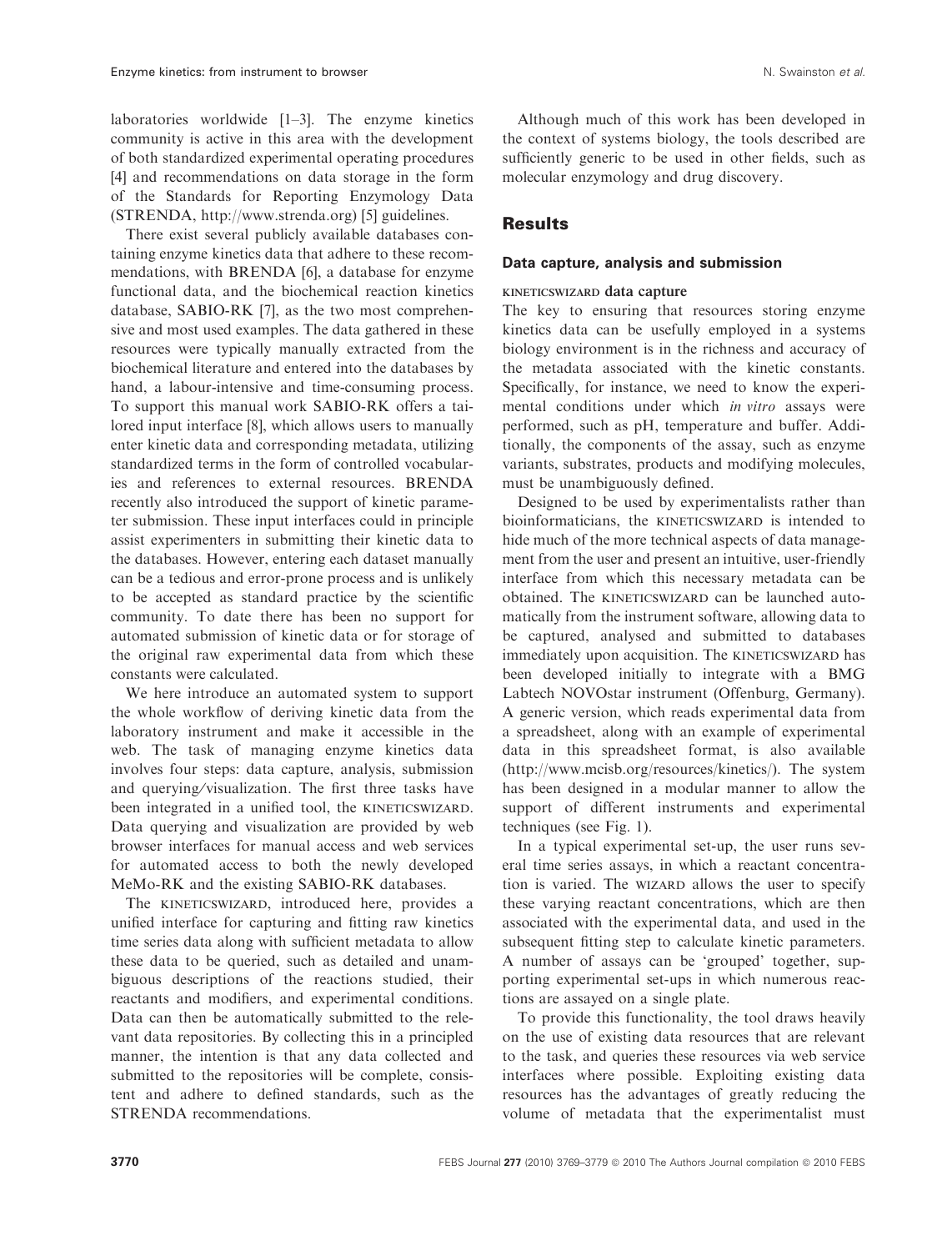Fig. 1. Enzyme kinetics from instrument to browser. Data are extracted from the NOVOstar instrument as a Microsoft Excel spreadsheet. They are parsed into a data model and imported into the KINETICSWIZARD. The KINETICSWIZARD provides a graphical user interface that allows the experimenter to associate metadata to the experimental data. Kinetic constants are then calculated and the data submitted to appropriate repositories: MeMo-RK (http://www.mcisb.org/ MeMo-RK/) for the experimental raw data, and SABIO-RK (http://sabio.h-its.org/) for the derived kinetic parameters, equations and appropriate metadata. Links are maintained between the repositories allowing both raw data and parameter sets to be accessed through web browser interfaces and web services. Kinetic data can be exported from SABIO-RK in SBML format and experimental data exported from MeMo-RK in SBRML format.

submit, while also annotating the submitted data with standard ontological terms to facilitate subsequent querying.

An example is in the specification of the reaction itself. It has been reported that relying on textual descriptions of small molecules and enzymes can result in inconsistencies, as the naming of such species is largely subjective and can differ greatly from individual to individual [9]. The KINETICSWIZARD ensures the consistent specification of reaction components by utilizing libAnnotationSBML [10], a library that provides an interface to the KEGG database [11]. The user specifies an organism and a gene name, from which the KEGG web service is queried and all reactions catalysed by the enzyme encoded by the supplied gene are returned (see Fig. 2). An individual reaction can then be selected, and the corresponding database entry queried to harvest a number of terms that would otherwise have to be specified manually by the user, such as EC term and the identity of reactants, products and enzyme. By utilizing KEGG reactions in this way,



reaction participants are specified internally as entries in either the KEGG or the ChEBI [12] databases, and enzymes as UniProt [13] terms. Accurate stoichiometry of each of the reaction participants is also gathered. This provides an unambiguous, computer-readable 'signature' for the specified reaction, which facilitates subsequent querying of the data themselves.

Situations may arise in which reactions are being studied that are not in the KEGG database. Future iterations could query other sources containing such data, such as Reactome [14], BRENDA or SABIO-RK itself. Alternatively, the user interface could be extended to allow the user to specify the reaction manually. However, this approach would put a greater burden on the user, and would increase the likelihood that inconsistent reactants, enzymes, EC terms, etc., would be input.

After defining the reaction, the user is provided with the facility to specify buffer reagents and coupling enzymes, along with other metadata values, including the environmental conditions, such as pH and temperature, under which the assays were performed.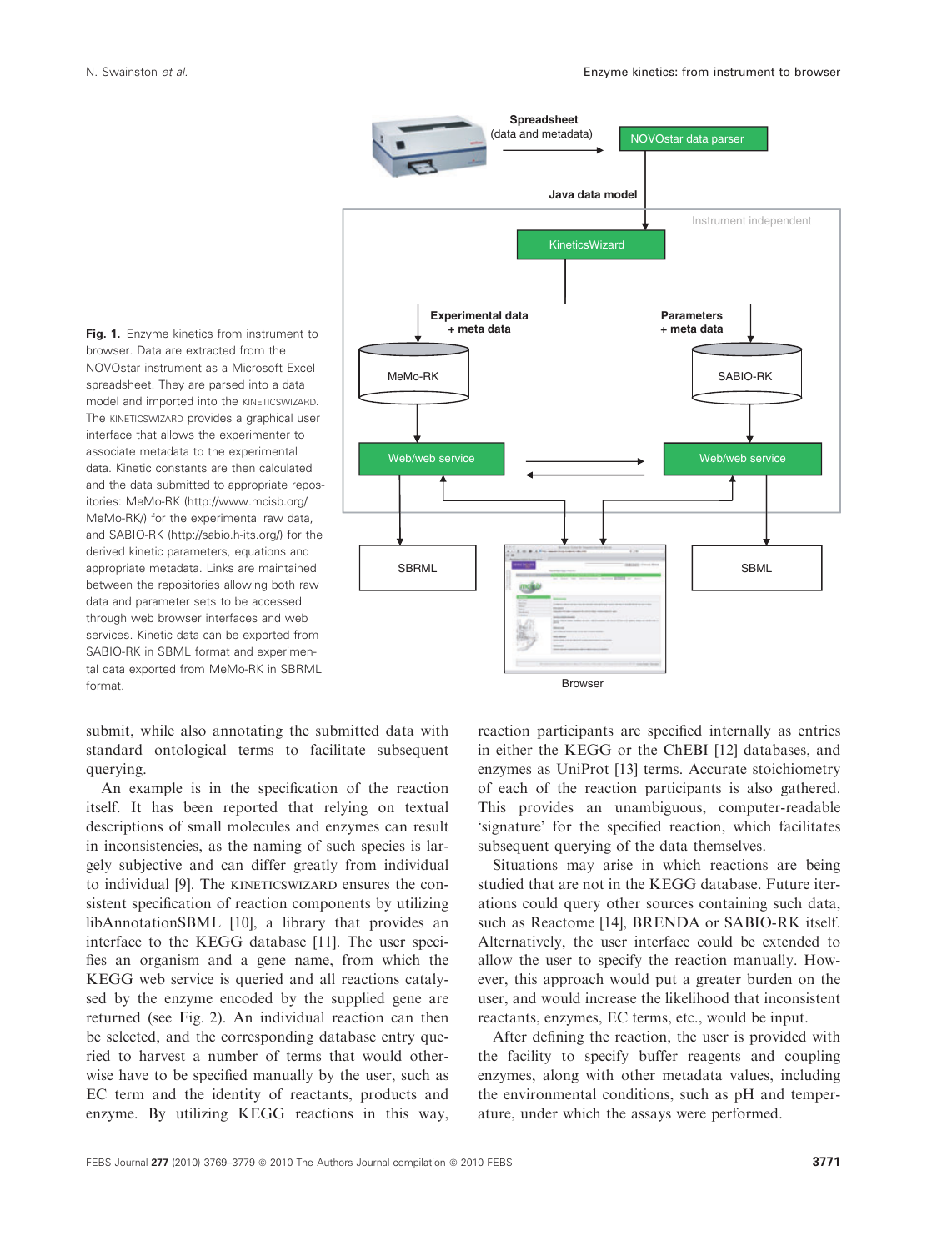| Reaction for Phosphoglucoisomerase   |                                                                                                                                                                                         |  |  |  |  |  |
|--------------------------------------|-----------------------------------------------------------------------------------------------------------------------------------------------------------------------------------------|--|--|--|--|--|
| Select organism:                     | Saccharomyces cerevisiae S288C                                                                                                                                                          |  |  |  |  |  |
| Specify gene:                        | Search<br><b>YBR196C</b>                                                                                                                                                                |  |  |  |  |  |
| Select reaction:                     | D-Glucose 6-phosphate <=> D-Fructose 6-phosphate                                                                                                                                        |  |  |  |  |  |
|                                      | alpha-D-Glucose 6-phosphate <=> beta-D-Glucose 6-phosphate<br>beta-D-Glucose 6-phosphate <=> beta-D-Fructose 6-phosphate<br>alpha-D-Glucose 6-phosphate <=> beta-D-Fructose 6-phosphate |  |  |  |  |  |
| Forward reaction?                    |                                                                                                                                                                                         |  |  |  |  |  |
| Variable concentration of substrate: | beta-D-Glucose 6-phosphate :                                                                                                                                                            |  |  |  |  |  |

Fig. 2. Specifying the reaction components. Upon specification of an organism and a gene, a search is performed against the KEGG web service, allowing the user to select from a list of reactions. The user can then specify the direction of the reaction, and which substrate concentration was varied during the assays.

In order to ensure that a given parameter is used in the intended manner, it is also necessary to specify the kinetic mechanism and equation that was used to determine the parameter. The initial version of the kineticswizard assumes that all reaction mechanisms follow irreversible, steady-state Henri–Michaelis–Menten kinetics [15]. Future releases of the KINETICSWIZard will support more complex mechanisms, for example in cases where inhibition or allostery is observed. The kinetic mechanism and all kinetic parameters are specified internally, and later archived with, unambiguous terms from the Systems Biology Ontology [16].

Utilizing existing bioinformatics resources provides the twin advantages of reducing the burden on the experimentalist in redefining metadata that are already present digitally elsewhere, while also ensuring the consistency of the metadata, aiding subsequent comparisons, analyses and reuse of data from different experiments or different laboratories.

 $v_{\text{max}}$  parameters are often specified without any indication of the enzyme concentration contained within the term. To prevent this, the KINETICSWIZARD captures the enzyme concentration used in the assay, allowing the kinetic parameter to be submitted as a  $k_{\text{cat}}$  value. This decouples the parameter from the enzyme concentration and increases the usability of the value. To facilitate this further, standard units are specified for all parameters, with substrate and enzyme concentrations input in mm and nm, respectively.

Finally, a free text field is available, allowing the user to assign notes and comments to the dataset.

#### KINETICSWIZARD data analysis

Following the data capture phase, the next step before data submission is data analysis [17], whereby kinetic parameters are determined by applying an appropriate fitting algorithm to the experimental time series data. By default, the initial version of the KINETICSWIZARD provides a fitting algorithm that assumes irreversible Henri–Michaelis–Menten kinetics. As the tool develops further, fitting to other more complex kinetic mechanisms will be supported.

During the experimental set-up, individual assays may be specified as being either samples or blanks. Blanks are assays that contain all components apart from the enzyme under investigation, and if present their data are subtracted from those of the sample assays. A straight-line fit is then used to estimate initial reaction rates. These values are then fed into the Eadie–Hofstee linearized version of the Michaelis– Menten equation [18,19] to provide estimates of  $k_{\text{cat}}$ and  $K_M$ . More accurate parameter values are subsequently obtained through nonlinear regression via the Levenberg–Marquardt algorithm [20,21]. Although the curve-fitting algorithm is automated, the user is provided with a visual representation of the fit from which the initial rate is calculated. The user may then perform a manual refit by dragging the initial rate line; a feature that can be utilized to correct for lag times of coupling enzymes, for example. Overriding the automated initial rate calculation will update the calculated  $k_{\text{cat}}$  and  $K_{\text{M}}$  parameters in real time (see Fig. 3).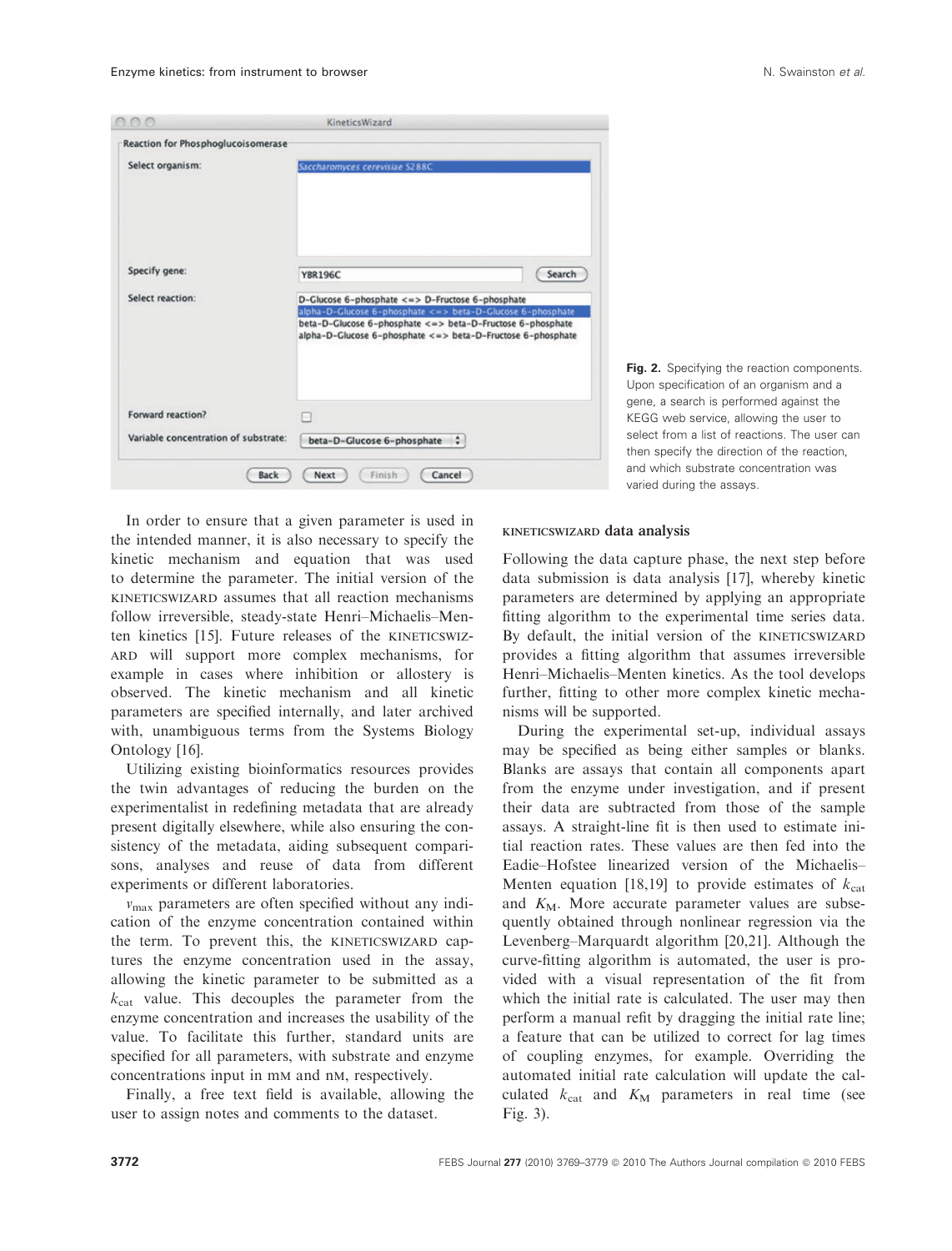Fig. 3. Displaying and manipulating the results of the curve-fitting algorithm. The left-hand panel allows the user to view each assay in the data set and its automatically fitted initial rate. The red initial-rate line may be manually corrected by dragging, allowing the default fit to be overridden for noisy or anomalous data. These initial rates are plotted against substrate concentration in the right-hand panel, which shows the Michaelis–Menten curve. The top panel shows the calculated kinetic parameters  $k_{\text{cat}}$ and  $K_M$ , together with their standard errors. Manually correcting an initial rate updates both the Michaelis–Menten curve and the calculated kinetic parameters in real time.



In order to test and validate the KINETICSWIZARD fitting algorithm, home-produced enzymes have been assayed (see Materials and methods). A number of time series assays were acquired for each enzyme, and the data captured and analysed using the KINETICSWIZard. The calculated kinetic parameters were comparable with those calculated by the GRAFIT software package (Erithacus Software Ltd, Horley, UK), version 5.0 (see Table 1).

#### KINETICSWIZARD submission tool

The data submission task is two-fold: submission of the raw experimental data to MeMo-RK and submission of derived kinetic equations with their kinetic parameters and corresponding metadata to SABIO-RK.

MeMo-RK is a derivation of the MeMo database, originally constructed for storage of metabolomics data [22]. It has been amended to store raw, experimental kinetics data and associated metadata, including submitter, laboratory, instrument settings and experiment type, such as absorbance or fluorescence.

Derived, secondary data in the form of kinetic parameters and equations, definitions of the reactions being studied and relevant metadata describing the experimental and environmental conditions such as temperature, pH, buffer solution, coupling enzymes are represented in an Extensible Markup Language (XML) document and submitted directly to the SABIO-RK submission web service. SabioML, a novel XML schema, has been developed for this purpose and could also serve as a kinetic data transfer format between sources other than SABIO-RK. Derived from the SABIO-RK database schema [23], it comprises kinetic laws, parameters and relevant metadata in a structured and standardized format, exploiting a controlled vocabulary and appropriate

Table 1. Comparison of kinetic parameters calculated by the KINETICSWIZARD and GRAFIT. Detailed views of the reaction, parameters and metadata can be found at the appropriate SABIO-RK records, http://sabio.h-its.org/kineticLawEntry.jsp?kinlawid=29371, http://sabio.h-its.org/kineticLawEntry.jsp?kinlawid=29401 and http://sabio.h-its.org/kineticLawEntry.jsp?kinlawid=29390, respectively).

| Enzyme                                                     | KINETICSWIZARD                                                                | GRAFIT                                                                      |
|------------------------------------------------------------|-------------------------------------------------------------------------------|-----------------------------------------------------------------------------|
| Fructose-bisphosphate aldolase (ALF1 YEAST, EC: 4.1.2.13)  | $k_{\text{cat}}$ : 4.14 ± 0.061 s <sup>-1</sup><br>$K_M$ : 0.451 ± 0.024 mM   | $k_{\text{cat}}$ : 4.27 ± 0.097 s <sup>-1</sup><br>$K_M$ : 0.442 ± 0.037 mm |
| Pyruvate decarboxylase isozyme 2 (PDC5_YEAST, EC: 4.1.1.1) | $k_{\text{cat}}$ : 1.78 $\pm$ 0.037 s <sup>-1</sup><br>$K_M$ : 11.4 ± 0.65 mm | $k_{\text{cat}}$ : 1.79 ± 0.029 s <sup>-1</sup><br>$K_M$ : 11.3 ± 0.51 mm   |
| Glucose-6-phosphate isomerase (G6PI YEAST, EC: 5.3.1.9)    | $k_{\text{cat}}$ : 247 $\pm$ 5.1 s <sup>-1</sup><br>$K_M$ : 0.307 ± 0.021 mM  | $k_{\text{cat}}$ : 253 ± 5.1 s <sup>-1</sup><br>$K_M$ : 0.304 ± 0.020 mm    |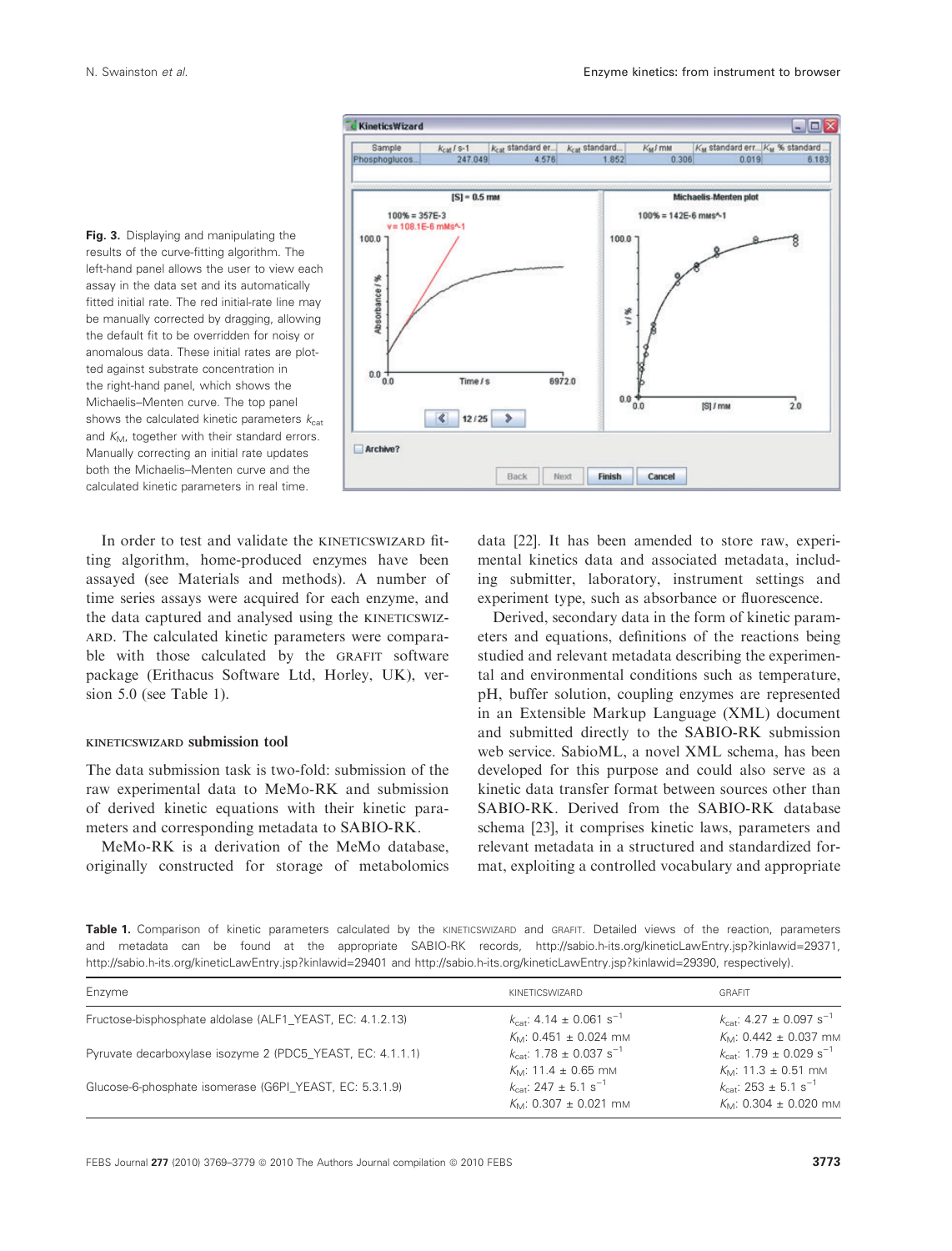ontologies. Upon submission, the data are held in a gatekeeper database that can only be accessed by the submitter and curators of SABIO-RK. Upon formal curation and release by the submitter, the data are then made public in the database. This process ensures consistency and completeness of the data and provides data confidentiality, such that data can remain privately accessible before publication.

The KINETICSWIZARD can be configured to perform these submission steps automatically, ensuring that both experimental data and derived kinetic parameters are captured and stored immediately upon acquisition and analysis.

## Data access

Access to the submitted data utilizes the two data repositories, MeMo-RK for experimental raw data and SABIO-RK for derived kinetic equations with their parameters and corresponding metadata. This approach is consistent with a distributed, loosely coupled system [24], in which a number of independent data resources are populated, and then later queried via web browser or web service interfaces. The key to the development of such a distributed system is to ensure a consistent means of identifying species, reactions and parameters across each of these data resources. Data submitted from the KINETICSWIZARD populates both databases, and from this, each resource can subsequently cross-reference the other, providing a link from kinetic parameters to raw data and vice versa.

An advantage of this approach is that it uncouples the storage of raw data from the storage of derived kinetic parameters, such that users have a single interface to query and retrieve kinetic parameters, irrespective of whether they have been extracted from literature or submitted by the KINETICSWIZARD. Also, this separation facilitates submission of kinetic parameters to other repositories, such as BRENDA, without affecting the raw data storage in MeMo-RK.

## Web browser interface

Both MeMo-RK and SABIO-RK have web browser interfaces. SABIO-RK provides an interface for performing sophisticated searches for kinetic parameters, based on a combination of reactants, enzymes, organisms, tissues, pathways, experimental conditions, etc. Pages displaying a set of kinetic parameters link to the original data source, e.g. to the PubMed reference of the paper from which the data have been extracted, or to the corresponding page in MeMo-RK displaying the raw experimental data where the data have been submitted from the KINETICSWIZARD (see Table 1 and Fig. 4). Similarly, MeMo-RK provides a link to the associated kinetic parameters in SABIO-RK, and contains a searchable interface to the raw experimental data (see Fig. 5).

# Web service interface

The SABIO-RK web services (http://sabio.h-its.org/ webservice.jsp) provide flexible programmatic access to the data, allowing users to write clients to customize and automate access directly from their simulation software, systems biology platforms, tools or databases [25]. The web services provide customizable points of entry and thereby an extensive search capability for kinetic data and corresponding metadata stored in SABIO-RK. The task of automatically finding parameters and associated data is aided by specifying and storing metadata using controlled vocabularies and ontological terms. As in the web browser interface, reactions with their kinetic data can be exported in Systems Biology Markup Language (SBML) [26]. An example of direct access to kinetic data through these web services has been implemented in CELLDESIGNER, a modelling tool for biochemical networks [27].

Once a given set of kinetic parameters has been discovered from the SABIO-RK web services, the user may then retrieve associated raw data in Systems Biology Results Markup Language (SBRML) [28] format via the MeMo-RK web services, allowing the data to be viewed or refitted. Such a query across distributed web services can be performed with specialized workflow software, such as TAVERNA [29].

# **Discussion**

The development of this system was driven by the need to exchange kinetic data between experimentalists and consumers, particularly in the context of high-throughput assays and the integration of their results into biochemical computer models for simulation. Such a system had the following requirements: to provide a means of calculating kinetic parameters from raw experimental data; to store these parameters in a standardized and consistent way, such that they can readily be queried and used in systems biology studies [30,31]; and to archive the raw experimental data such that it could be reused if required, e.g. for quality control or for refitting. Furthermore, the system was to be applicable to data from a number of instruments using different experimental techniques, and the intended users of the system were experimental biologists, not bioinformaticians.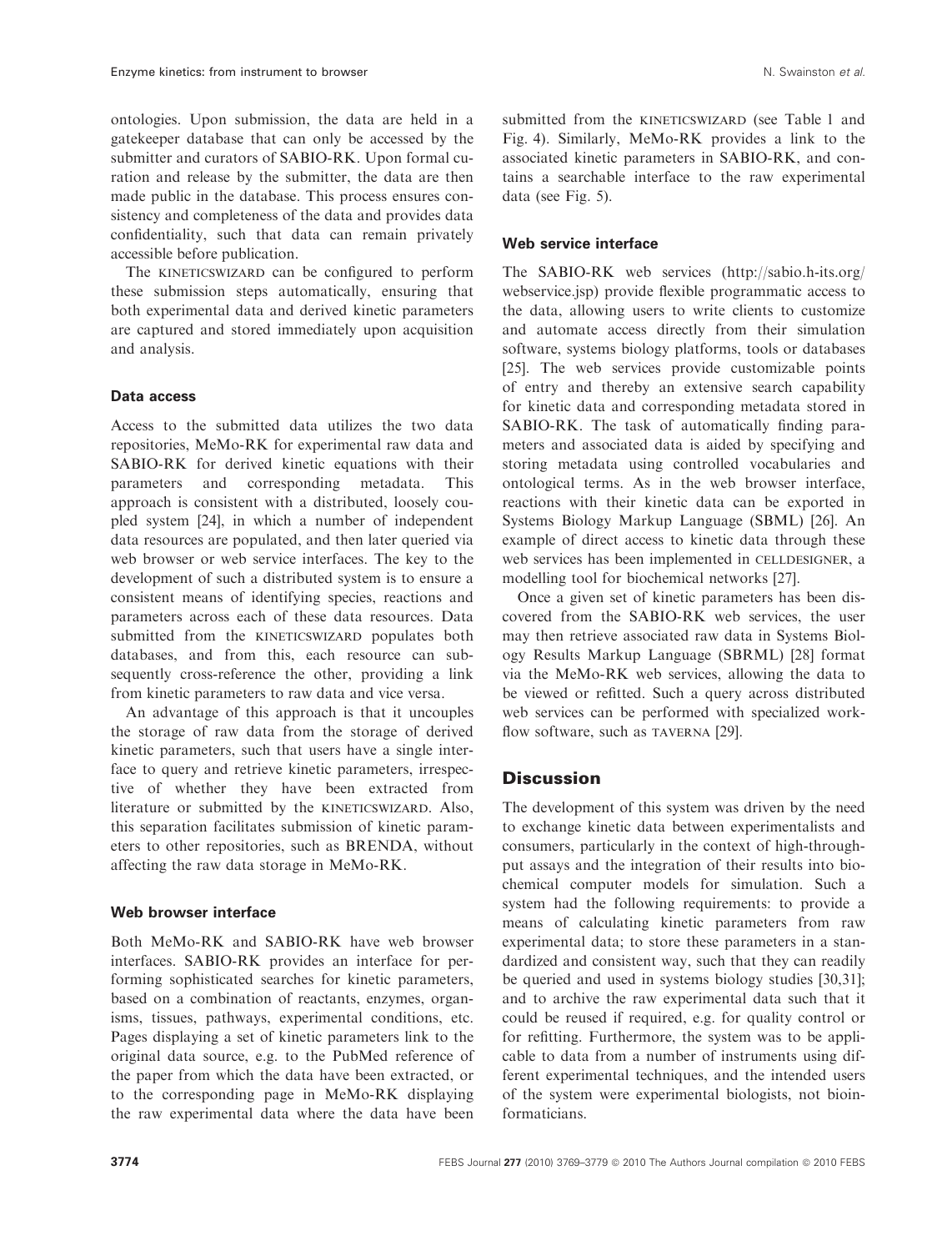|                                                      |             | <b>General information</b>             |                        |                            |                                                                                             |                               |                                      |           |                   |  |                 |                 |                |         |  |
|------------------------------------------------------|-------------|----------------------------------------|------------------------|----------------------------|---------------------------------------------------------------------------------------------|-------------------------------|--------------------------------------|-----------|-------------------|--|-----------------|-----------------|----------------|---------|--|
| Organism                                             |             |                                        |                        |                            | Saccharomyces cerevisiae                                                                    |                               |                                      |           |                   |  |                 |                 |                |         |  |
| <b>Strain</b>                                        |             |                                        |                        | BY4700 transformed in Y258 |                                                                                             |                               |                                      |           |                   |  |                 |                 |                |         |  |
| <b>Tissue</b>                                        |             |                                        |                        |                            |                                                                                             |                               |                                      |           |                   |  |                 |                 |                |         |  |
| <b>EC Class</b>                                      |             |                                        |                        | 5.3.1.9                    |                                                                                             |                               |                                      |           |                   |  |                 |                 |                |         |  |
|                                                      |             | SABIO reaction id                      |                        | 1123                       |                                                                                             |                               |                                      |           |                   |  |                 |                 |                |         |  |
| Variant                                              |             | wildtype Glucose-6-phosphate isomerase |                        |                            |                                                                                             |                               |                                      |           |                   |  |                 |                 |                |         |  |
| Recombinant<br>expressed in Saccharomyces cerevisiae |             |                                        |                        |                            |                                                                                             |                               |                                      |           |                   |  |                 |                 |                |         |  |
| <b>Substrates</b>                                    |             |                                        |                        |                            |                                                                                             |                               |                                      |           |                   |  |                 |                 |                |         |  |
| name                                                 |             |                                        |                        |                            |                                                                                             |                               |                                      |           | location          |  |                 | comment         |                |         |  |
| D-Fructose 6-phosphate                               |             |                                        |                        |                            |                                                                                             |                               |                                      |           |                   |  |                 |                 |                |         |  |
| <b>Products</b>                                      |             |                                        |                        |                            |                                                                                             |                               |                                      |           |                   |  |                 |                 |                |         |  |
| name                                                 |             |                                        |                        |                            |                                                                                             |                               |                                      |           |                   |  |                 |                 |                |         |  |
| D-Glucose 6-phosphate                                |             |                                        |                        |                            |                                                                                             | location                      |                                      |           |                   |  |                 | comment         |                |         |  |
|                                                      |             |                                        |                        |                            |                                                                                             |                               |                                      |           |                   |  |                 |                 |                |         |  |
| <b>Modifiers</b>                                     |             |                                        |                        |                            |                                                                                             |                               |                                      |           |                   |  |                 |                 |                |         |  |
| name                                                 |             |                                        |                        |                            |                                                                                             | effect<br>location<br>comment |                                      |           |                   |  | protein complex |                 |                |         |  |
|                                                      |             | Glucose-6-phosphate isomerase(Enzyme)  |                        |                            |                                                                                             |                               |                                      |           | Modifier-Catalyst |  |                 |                 | $(P12709)^*2;$ |         |  |
|                                                      |             | <b>Enzyme (protein data)</b>           |                        |                            |                                                                                             |                               |                                      |           |                   |  |                 |                 |                |         |  |
|                                                      |             |                                        | UniProt-ID             |                            | name                                                                                        |                               | mol. weight (kDa)                    |           |                   |  |                 | deviation (kDa) |                |         |  |
| subunit                                              |             |                                        |                        |                            |                                                                                             |                               |                                      |           |                   |  |                 |                 |                |         |  |
| complex                                              |             |                                        |                        |                            |                                                                                             |                               |                                      |           |                   |  |                 |                 |                |         |  |
|                                                      |             |                                        |                        |                            |                                                                                             |                               |                                      |           |                   |  |                 |                 |                |         |  |
| <b>Kinetic Law</b>                                   |             |                                        |                        |                            |                                                                                             |                               |                                      |           |                   |  |                 |                 |                |         |  |
|                                                      |             |                                        | type                   |                            |                                                                                             |                               | formula                              |           |                   |  |                 |                 |                |         |  |
|                                                      |             | Michaelis-Menten                       |                        |                            |                                                                                             |                               | $k_{\text{cat}}$ * Et * S / (Ks + S) |           |                   |  |                 |                 |                |         |  |
| <b>Parameter</b>                                     |             |                                        |                        |                            |                                                                                             |                               |                                      |           |                   |  |                 |                 |                |         |  |
| name type                                            |             |                                        | species                |                            |                                                                                             |                               | start val.                           |           | end val.          |  | deviat.         |                 | unit           | comment |  |
| kcat                                                 | kcat        |                                        |                        |                            |                                                                                             |                               | 247.20936123                         |           |                   |  |                 | 5.0661300497    | $s^{(-1)}$     |         |  |
| Et                                                   |             | concentration                          | Enzyme                 |                            |                                                                                             |                               | 6.666666E-7                          |           |                   |  |                 |                 | <b>mM</b>      |         |  |
| Κs                                                   | $K_{\rm m}$ |                                        | D-Fructose 6-phosphate |                            |                                                                                             | 0.30698334365                 |                                      |           | ٠                 |  | 0.020968017498  | <b>mM</b>       |                |         |  |
| S                                                    |             | concentration                          | D-Fructose 6-phosphate |                            |                                                                                             | 2                             |                                      |           |                   |  |                 | <b>MM</b>       |                |         |  |
|                                                      |             | <b>Experimental conditions</b>         |                        |                            |                                                                                             |                               |                                      |           |                   |  |                 |                 |                |         |  |
|                                                      |             | start value                            |                        |                            |                                                                                             |                               |                                      | end value |                   |  |                 |                 | unit           |         |  |
| temperature                                          |             |                                        |                        | 30                         |                                                                                             |                               |                                      |           |                   |  |                 |                 |                |         |  |
| DH                                                   |             |                                        |                        |                            |                                                                                             |                               | 6.5                                  |           |                   |  |                 |                 |                |         |  |
| buffer                                               |             |                                        |                        |                            | 0.0 mm Glucose-6-phosphate 1-dehydrogenase, 100.0 mm 2-(N-morpholino)ethanesulfonic acid,   |                               |                                      |           |                   |  |                 |                 |                |         |  |
|                                                      |             |                                        |                        |                            | 5.0 mm magnesium dichloride, 100.0 mm potassium chloride, 0.4 mm NADP                       |                               |                                      |           |                   |  |                 |                 |                |         |  |
| <b>Reference</b>                                     |             |                                        |                        |                            |                                                                                             |                               |                                      |           |                   |  |                 |                 |                |         |  |
| <b>SABJORK</b>                                       |             | title                                  | author                 | vear                       | direct submission link                                                                      |                               |                                      |           |                   |  |                 |                 |                |         |  |
| id                                                   |             |                                        |                        |                            |                                                                                             |                               |                                      |           |                   |  |                 |                 |                |         |  |
|                                                      |             |                                        | Hanan<br>Messiha       |                            |                                                                                             |                               |                                      |           |                   |  |                 |                 |                |         |  |
|                                                      |             |                                        | and Naglis<br>Malys,   |                            |                                                                                             |                               |                                      |           |                   |  |                 |                 |                |         |  |
|                                                      |             |                                        | Manchester             |                            | 2009 http://beaconw.cs.manchester.ac.uk:8092/mcisb-web/index.jsp?application=MeMo-          |                               |                                      |           |                   |  |                 |                 |                |         |  |
|                                                      |             | 2459 Glycolysis Centre for             |                        |                            | RK&file=index.isp&directory=Browse&homepage=index.isp&experimentId= 14795743 9a81 45eb ab79 |                               |                                      |           |                   |  |                 |                 |                |         |  |
|                                                      |             |                                        | Integrative<br>Systems |                            |                                                                                             |                               |                                      |           |                   |  |                 |                 |                |         |  |
|                                                      |             |                                        | Biology                |                            |                                                                                             |                               |                                      |           |                   |  |                 |                 |                |         |  |
|                                                      |             |                                        | (MCTCB)                |                            |                                                                                             |                               |                                      |           |                   |  |                 |                 |                |         |  |

Fig. 4. Screen capture of the web browser interface to SABIO-RK (http://sabio.h-its.org/), showing a coherent set of kinetic parameters submitted from the KINETICSWIZARD. A cross-link to the corresponding experimental raw data in MeMo-RK is shown at the bottom.

The KINETICSWIZARD addresses many of these issues by providing an interactive tool that integrates with instrumentation software and allows kinetic parameters to be calculated from experimental data, also providing the facility to manually correct the automated fit for noisy or anomalous data. The data model representing raw experimental data is a simple one that can be applied to many experimental techniques.

ÙК

The tool manages the collection of metadata and the submission of these data to appropriate resources. In order to facilitate both the querying of these resources and subsequent data integration, standardized terms or references to external resources are associated with the data, and these can be assigned in an intuitive, userfriendly manner. Considering systems biology studies, the task of parameterizing models with kinetic parameters is greatly simplified with data in this form, as both the SBML file containing the model and the underlying data stored in the resources can be annotated with the same terms for metabolites, enzymes, EC codes, parameter types, etc. This task is facilitated by the storage of kinetic data in SABIO-RK, from which data

d779a61fa41b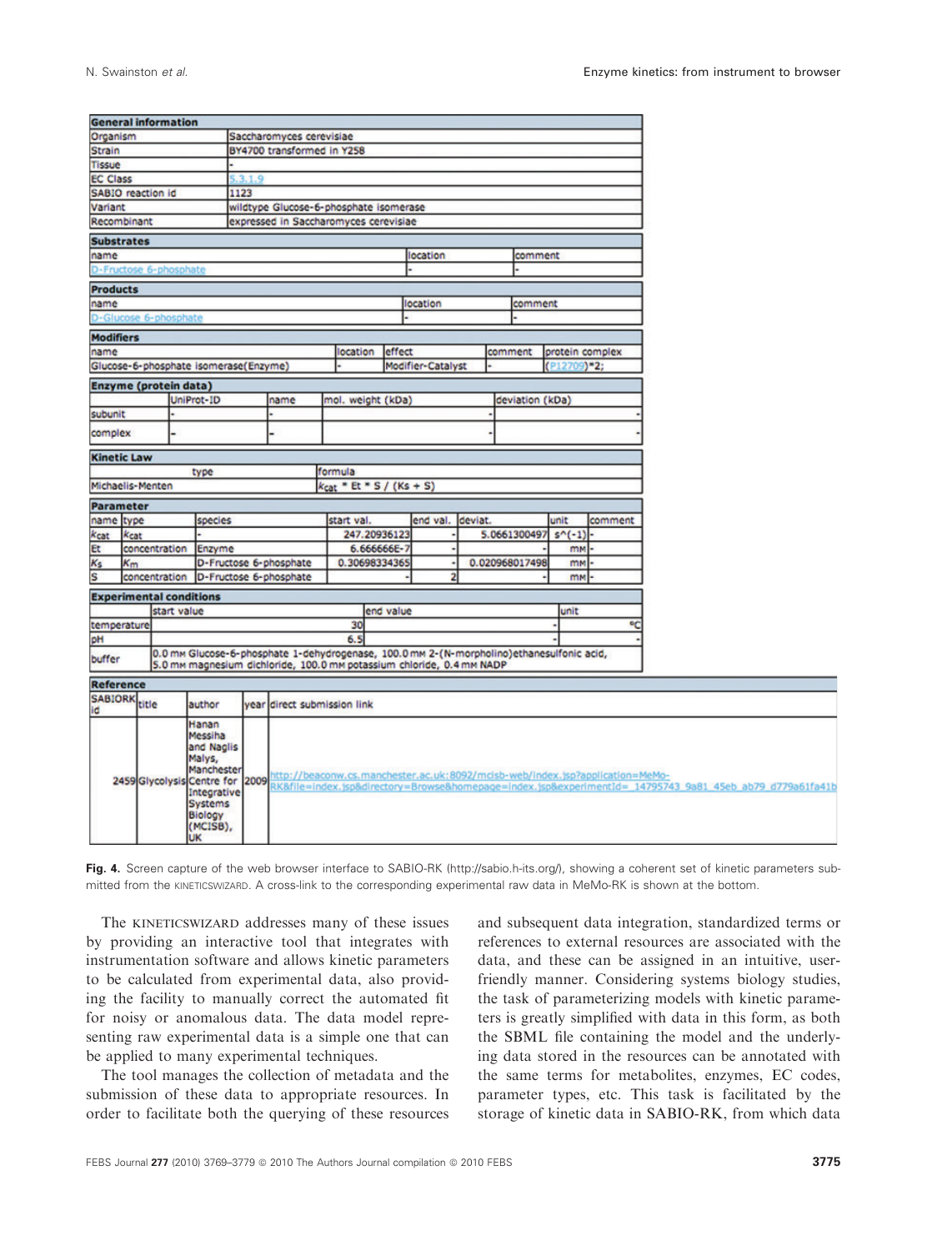

Fig. 5. Screen capture of the web browser interface to MeMo-RK (http://www.mcisb.org/MeMo-RK/), showing instrument raw data, the Michaelis–Menten curve and a link to parameter data in SABIO-RK.

can be exported in SBML format either through a web browser or web service interface.

Beyond the calculation, storage and dissemination of kinetic parameters, another primary focus of the work is on the management and distribution of raw experimental data. It is hoped that the introduction of a system for the storage and retrieval of raw enzyme kinetics assay data will encourage the community to share such data and to make it available in tandem with any kinetic parameters that are published. The proteomics community have made progress in this area in recent years, both with the development of standards for representing data [32] and encouraging major journals to advise that instrument data be shared in addition to derived results [33,34]. Crucially, such efforts have been supported by the development of software tools to aid experimentalists in making their data available [35–37]. It is hoped that the introduction of such a system here, along with the standardization efforts of the STRENDA commission, will encourage comparable behaviour in the enzyme kinetics community, such that the publication of enzyme kinetic parameters without the sharing of associated experimental data becomes the exception rather than the norm.

# Materials and methods

# Enzyme expression, purification and quantification

Enzymes were expressed in Saccharomyces cerevisiae strains containing either overexpression plasmid [38] or chromosome-integrated gene fusion [39] and purified essentially as described previously [40]. Enzyme purity was analysed by SDS/PAGE according to Laemmli [41]. The amount and concentration of purified enzyme was determined using a standard method [42] and preparation quality confirmed with the 2100 Bioanalyzer (Agilent Technologies, Foster City, CA, USA).

## Kinetic assays

Kinetic time course data of purified enzymes were determined in high-throughput measurements using a NOVOstar plate reader in 384-well format plates. All measurements were carried out at 30 °C in 60  $\mu$ L reaction volumes in a reaction buffer that consisted initially of 100 mm Mes, pH 6.5, 100 mm KCl and 5 mm free magnesium chloride plus other reagents and substrates that were specific for each individual enzyme.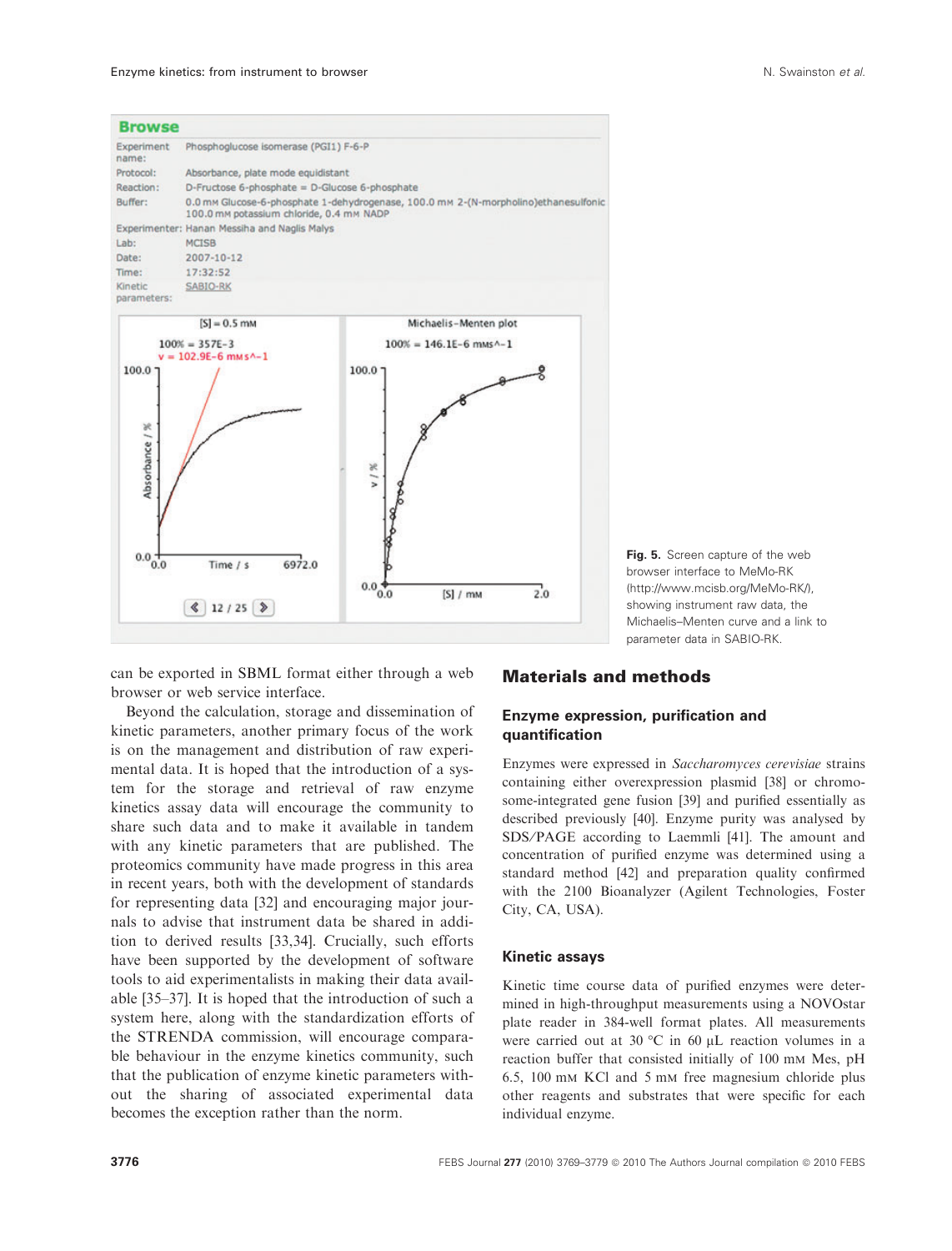Assays were automated so that all reagents in the reaction buffer were in 45  $\mu$ L, enzyme in 5  $\mu$ L and substrate in 10 lL volumes. In almost all cases, the enzyme was incubated in the reaction mixture and the reactions were started by the addition of the substrate.

Assays for each individual enzyme were either developed or modified from previously published methods to be compatible with the conditions of the reactions (e.g. pH compatibility or unavailability of commercial substrates). For each individual enzyme, the forward and the backward reaction were measured whenever applicable, depending on the possibility of the production of active enzyme, the availability of substrates as well as the suitability of the assays at the specified pH. Some assays were modified, altering the concentration of coupling enzymes or other reagents to ensure that the rate measured was the rate of the reaction of interest.

All assays were coupled to enzymes where NAD(P) or NAD(P)H was a product or substrate whose formation or consumption could be followed spectrophotometrically at 340 nm using an extinction coefficient  $(\Sigma_{340 \text{ nm}})$  of  $6.620 \text{ mm}^{-1} \cdot \text{cm}^{-1}$ .

All measurements were based on at least duplicate determination of the reaction rates at each substrate concentration. For all assays, control experiments were run in parallel to correct for any unwanted background activity.

#### Implementation and distribution

The KINETICSWIZARD, MeMo-RK web browser interface and web service interface are written in java 1.6. MeMo-RK has been tested on POSTGRESQL 8.3. All are supported in Windows and MacOS X and are distributed as source code and associated build files. They are distributed under the open source Academic Free Licence v3.0 from http:// mcisb.sourceforge.net. An example version of the KINETICSwizard, and usage instructions, can be found at http:// www.mcisb.org/resources/kinetics/, together with links to the MeMo-RK web browser and web service interfaces. The SABIO-RK web browser and web service interfaces, submission tool and the transfer procedures are written in java 1.6 and owned by HITS gGmbH (Heidelberg Institute of Theoretical Studies, Heidelberg, Germany). The SABIO-RK database system is currently implemented in Oracle 10 g and is owned by HITS gGmbH. Free access to data in SABIO-RK is granted for academic use via web browser interface or web services. Terms and conditions can be found at the SABIO-RK homepage (http://sabio.h-its.org/).

## Acknowledgements

The authors thank the EPSRC and BBSRC for their funding of the Manchester Centre for Integrative Systems Biology (http://www.mcisb.org), BBSRC/EPSRC grant BB/C008219/1, and the Klaus Tschira Foundation (KTF) and the German Federal Ministry of Education and Research (BMBF) for funding the Scientific Databases and Visualization group at the Heidelberg Institute for Theoretical Studies (http://www. h-its.org/). NS also thanks Joseph Dada for assistance with the SBRML export.

## References

- 1 Brazma A, Hingamp P, Quackenbush J, Sherlock G, Spellman P, Stoeckert C, Aach J, Ansorge W, Ball CA, Causton HC et al. (2001) Minimum information about a microarray experiment (MIAME)-toward standards for microarray data. Nat Genet 29, 365–371.
- 2 Taylor CF, Paton NW, Lilley KS, Binz PA, Julian RK Jr, Jones AR, Zhu W, Apweiler R, Aebersold R, Deutsch EW et al. (2007) The minimum information about a proteomics experiment (MIAPE). Nat Biotechnol 25, 887–893.
- 3 Taylor CF, Field D, Sansone SA, Aerts J, Apweiler R, Ashburner M, Ball CA, Binz PA, Bogue M, Booth T et al. (2008) Promoting coherent minimum reporting guidelines for biological and biomedical investigations: the MIBBI project. Nat Biotechnol 26, 889–896.
- 4 van Eunen K, Bouwman J, Daran-Lapujade P, Postmus J, Canelas AB, Mensonides FI, Orij R, Tuzun I, van den Brink J, Smits GJ et al. (2010) Measuring enzyme activities under standardized in vivo-like conditions for systems biology. FEBS J 277, 749–760.
- 5 Apweiler R, Cornish-Bowden A, Hofmeyr JH, Kettner C, Leyh TS, Schomburg D & Tipton K (2005) The importance of uniformity in reporting protein-function data. Trends Biochem Sci 30, 11–12.
- 6 Schomburg I, Chang A & Schomburg D (2002) BRENDA, enzyme data and metabolic information. Nucleic Acids Res 30, 47–49.
- 7 Wittig U, Golebiewski M, Kania R, Krebs O, Mir S, Weidemann A, Anstein S, Saric J & Rojas I (2006) SA-BIO-RK: integration and curation of reaction kinetics data. Proceedings of the 3rd International workshop on Data Integration in the Life Sciences 2006 (DILS'06), Hinxton, UK. Lect Notes Bioinformatics 4075, 94–103.
- 8 Rojas I, Golebiewski M, Kania R, Krebs O, Mir S, Weidemann A & Wittig U (2007) SABIO-RK (System for the Analysis of Biochemical Pathways Reaction Kinetics). Proceedings of the 2nd International Symposium on ''Experimental Standard Conditions of Enzyme Characterizations'', 2006, Ruedesheim am Rhein, Germany, 189–202, Logos-Verlag, Berlin.
- 9 Herrgård MJ, Swainston N, Dobson P, Dunn WB, Arga KY, Arvas M, Blüthgen N, Borger S, Costenoble R, Heinemann M et al. (2008) A consensus yeast metabolic network reconstruction obtained from a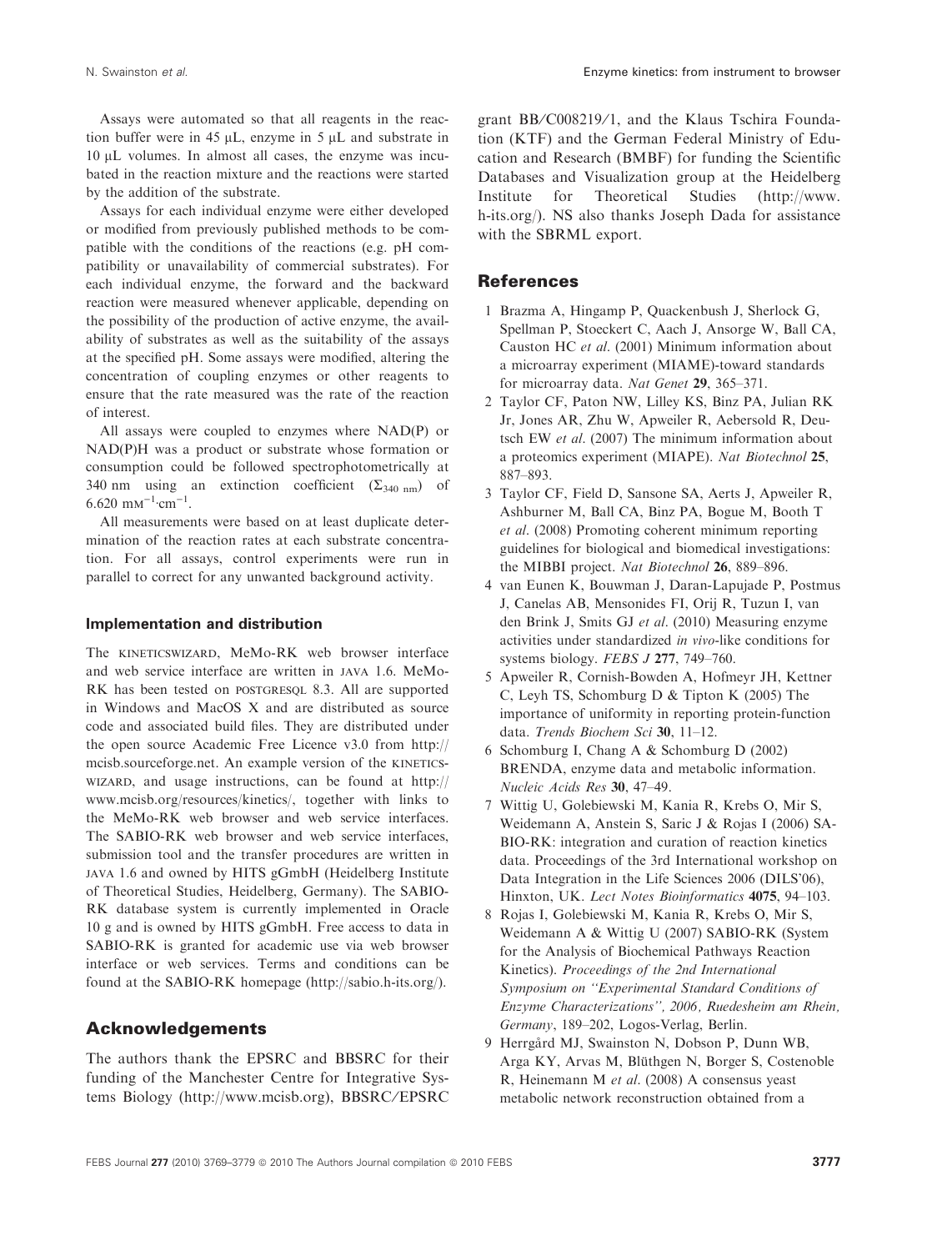community approach to systems biology. Nat Biotechnol 26, 1155–1160.

- 10 Swainston N & Mendes P (2009) libAnnotationSBML: a library for exploiting SBML annotations. Bioinformatics 25, 2292–2293.
- 11 Kanehisa M & Goto S (2000) KEGG: kyoto encyclopedia of genes and genomes. Nucleic Acids Res 28, 27–30.
- 12 Degtyarenko K, de Matos P, Ennis M, Hastings J, Zbinden M, McNaught A, Alcántara R, Darsow M, Guedj M & Ashburner M (2008) ChEBI: a database and ontology for chemical entities of biological interest. Nucleic Acids Res 36, D344–D350.
- 13 The UniProt Consortium (2010) The Universal Protein Resource (UniProt) in 2010. Nucleic Acids Res 38, D142–D148.
- 14 Vastrik I, D'Eustachio P, Schmidt E, Joshi-Tope G, Gopinath G, Croft D, de Bono B, Gillespie M, Jassal B, Lewis S et al. (2007) Reactome: a knowledge base of biologic pathways and processes. Genome Biol 8, R39.
- 15 Michaelis L & Menten ML (1913) Die Kinetik der Invertinwirkung. Biochem Z 49, 333–369.
- 16 Le Novère N (2006) Model storage, exchange and integration. BMC Neurosci 7, S11.
- 17 Mendes P & Kell DB (1998) Non-linear optimization of biochemical pathways: applications to metabolic engineering and parameter estimation. Bioinformatics 14, 869–883.
- 18 Eadie GS (1942) The inhibition of cholinesterase by physostigmine and prostigmine. J Biol Chem 146, 85–93.
- 19 Hofstee BHJ (1959) Non-inverted versus inverted plots in enzyme kinetics. Nature 184, 1296–1298.
- 20 Levenberg K (1944) Method for the solution of certain non-linear problems in least squares. Q Appl Math 2, 164–168.
- 21 Marquardt D (1963) An algorithm for least-squares estimation of nonlinear parameters. SIAM J Appl Math 11, 431–441.
- 22 Spasić I, Dunn WB, Velarde G, Tseng A, Jenkins H, Hardy N, Oliver SG & Kell DB (2006) MeMo: a hybrid SQL⁄ XML approach to metabolomic data management for functional genomics. BMC Bioinform 7, 281.
- 23 Rojas I, Golebiewski M, Kania R, Krebs O, Mir S, Weidemann A & Wittig U (2007) Storing and annotating of kinetic data. In Silico Biol 7(Suppl 2), S37–44.
- 24 Kell DB. (2006) Metabolomics, modelling and machine learning in systems biology: towards an understanding of the languages of cells. The 2005 Theodor Bücher lecture. FEBS J 273, 873–894.
- 25 Golebiewski M, Mir S, Kania R, Krebs O, Weidemann A, Wittig U & Rojas I (2007) Integration of SABIO-RK in workbenches for kinetic model design. BMC Syst Biol, 1(Suppl 1), P4.
- 26 Hucka M, Finney A, Sauro HM, Bolouri H, Doyle JC, Kitano H, Arkin AP, Bornstein BJ, Bray D, Cornish-

Bowden A et al. (2003) The systems biology markup language (SBML): a medium for representation and exchange of biochemical network models. Bioinformatics 19, 524–531.

- 27 Funahashi A, Jouraku A, Matsuoka Y & Kitano H (2007) Integration of CellDesigner and SABIO-RK. In Silico Biol 7(Suppl 2), S81–90.
- 28 Dada J, Spasić I, Paton N & Mendes P (2010) SBRML: a markup language to associate systems biology data with models. Bioinformatics 26, 932–938.
- 29 Hull D, Wolstencroft K, Stevens R, Goble C, Pocock MR, Li P & Oinn T (2006) Taverna: a tool for building and running workflows of services. Nucleic Acids Res 34, W729–W732.
- 30 Li P, Dada JO, Jameson D, Spasic´ I, Swainston N, Carroll K, Dunn WB, Khan F, Messiha HL, Simeonidis E et al. (2010) Systematic integration of experimental data and models in systems biology. BMC Bioinform (Under consideration).
- 31 Swainston N, Jameson D, Li P, Spasić I, Mendes P & Paton NW (2010) Integrative information management for systems biology. Data Integration in the Life Sciences, Proceedings, 7th International Workshop, DILS 2010 (In press).
- 32 Vizcaíno JA, Côté R, Reisinger F, Foster JM, Mueller M, Rameseder J, Hermjakob H & Martens L (2009) A guide to the Proteomics Identifications Database proteomics data repository. Proteomics 9, 4276–4283.
- 33 Anon. (2007) Democratizing proteomics data. Nat Biotechnol 25, 262.
- 34 Anon. (2007) Time for leadership. Nat Biotechnol 25, 821.
- 35 Jones P & Côté R (2008) The PRIDE proteomics identifications database: data submission, query, and dataset comparison. Methods Mol Biol 484, 287–303.
- 36 Siepen JA, Swainston N, Jones AR, Hart SR, Hermjakob H, Jones P & Hubbard SJ (2007) An informatic pipeline for the data capture and submission of quantitative proteomic data using iTRAQ. Proteome Sci 5, 4.
- 37 Barsnes H, Vizcaı´no JA, Eidhammer I & Martens L (2009) PRIDE Converter: making proteomics datasharing easy. Nat Biotechnol 27, 598–599.
- 38 Gelperin DM, White MA, Wilkinson ML, Kon Y, Kung LA, Wise KJ, Lopez-Hoyo N, Jiang L, Piccirillo S, Yu H et al. (2005) Biochemical and genetic analysis of the yeast proteome with a movable ORF collection. Genes Dev 19, 2816–2826.
- 39 Ghaemmaghami S, Huh WK, Bower K, Howson RW, Belle A, Dephoure N, O'Shea EK & Weissman JS (2005) Global analysis of protein expression in yeast. Nature 425, 737–741.
- 40 Malys N & McCarthy JEG (2006) Dcs2, a novel stressinduced modulator of m7GpppX pyrophosphatase